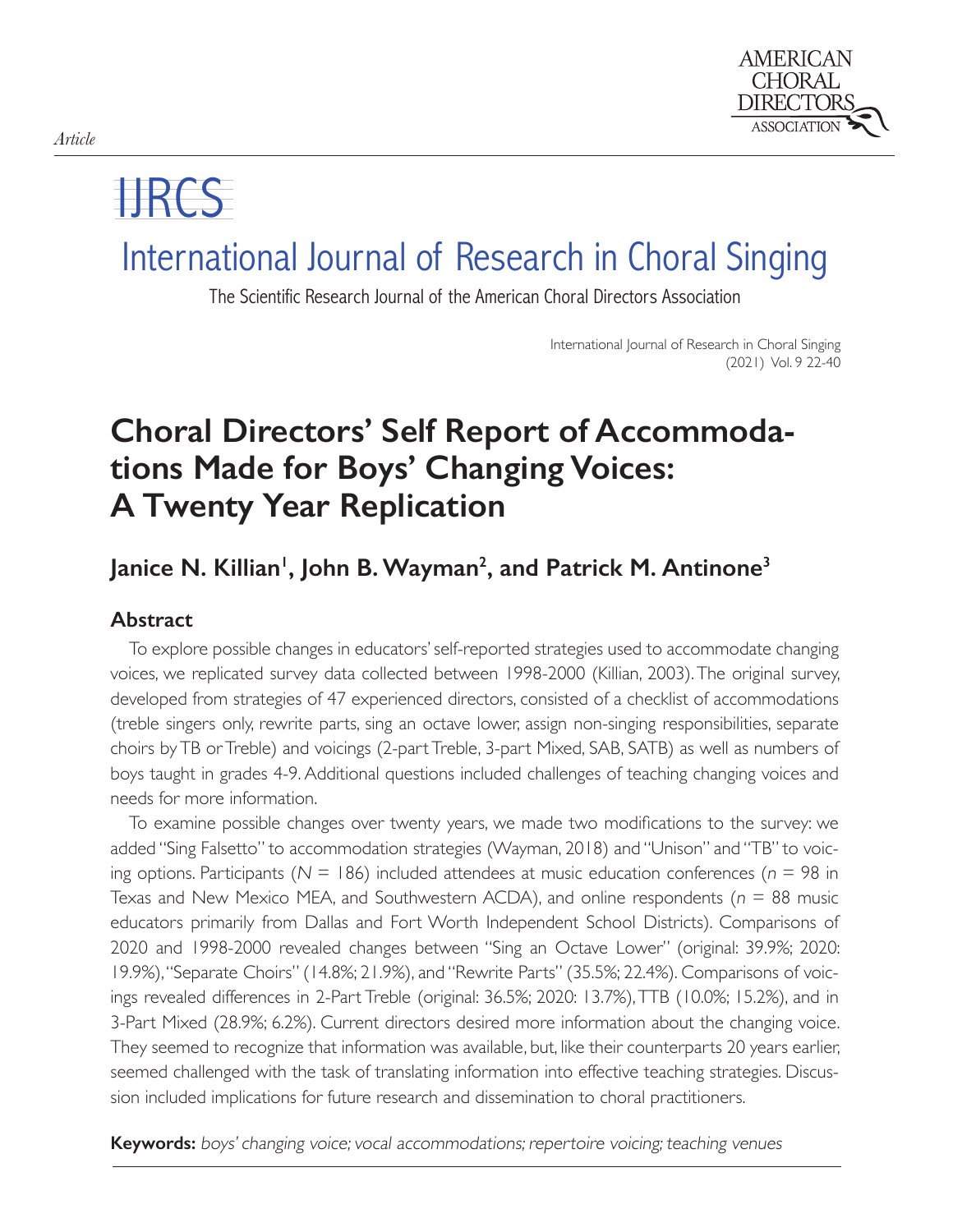<sup>1</sup> School of Music, Texas Tech University, Lubbock, TX., USA

#### **Corresponding authors:**

Janice N. Killian, School of Music, Texas Tech University, 2500 Broadway, Lubbock, TX 79409, USA Email: janice.killian@ttu.edu

 John B. Wayman, School of Music, University of Texas—Arlington, 701 S Nedderman Dr, Arlington, TX 76019, USA Email: john.wayman@uta.edu

Patrick M. Antinone, School of Music, Southeastern Oklahoma State University, 425 W University Blvd, Durant, OK 74701, USA Email: pantinone@se.edu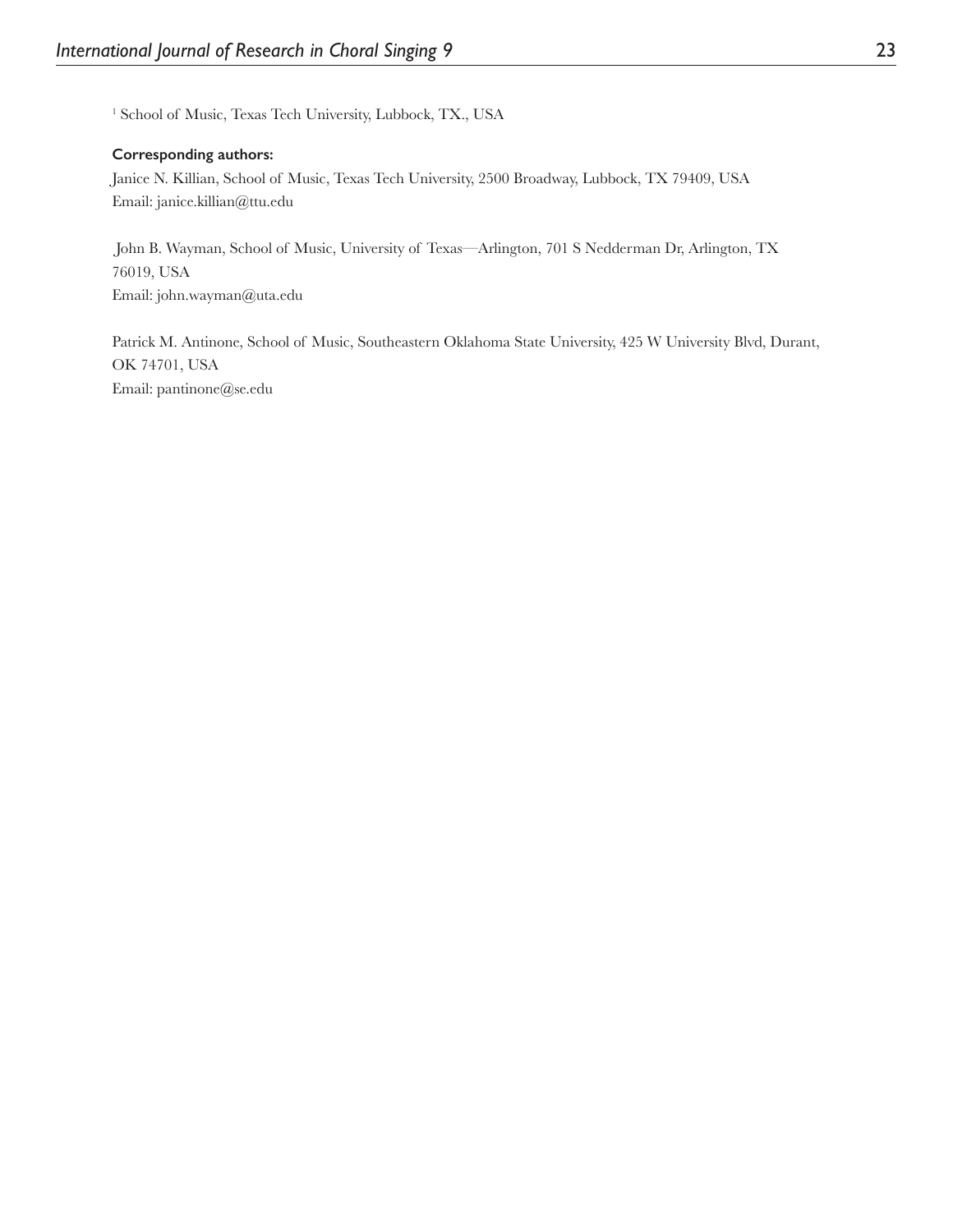The challenges of working with choirs that include boys with changing voices have been well established (Swanson, 1961) and remain of ongoing interest (Dillworth, 2012; Freer, 2018; Friddle, 2005; Killian & Kagumba, 2018; Welch et al., 2019). John Cooksey's seminal work (1977, 1999), which established predictable stages of the boys' voice change, has influenced subsequent research (Abrahams & Head, 2016; Fisher, 2014; Killian, 1999; Killian & Wayman, 2010a). Of particular interest to this study was the availability of practitioner information in the form of college method texts (Brinson & Demorest, 2013; Collins, 1999; Phillips, 2015; Small & Bowers, 1997), texts designed for secondary choirs (Crocker & Leavitt, 1995; Killian et al., 1998), instructional videos (Freer, 2005), choral sight-reading instruction (Crocker, 2020; Eaton et al., 2006; Farnell & Phillips, 2014), and warm-ups designed for changing voices (Anderson, 2017; Emerson, 2009; Freer, 2009). Professional organizations and their corresponding journals have endeavored to disseminate changing voice research-based techniques to practitioners. For example, Update: Applications of Research in Music Education sponsored by the National Association for Music Education (NAfME) published a series called "Research-to-Resource" that included researched-based hints for changing voice phonation (Freer, 2018) and specific strategies for success with changing voices (Fisher, 2020) which was subsequently published as a blog, "Music in a Minuet" on the NAfME website. The American Choral Directors Association (ACDA) in the Choral Journal has published much information about changing voices, exemplified by Dilworth's (2012) article on effective repertoire choices and strategies to achieve success with changing voice singers. His extended article has been reprinted and appears on many lists of recommended resources.

Conference presentations involving changing voices are perennial favorites (Wayman, 2018), but we found no published data on which conferences have included changing voice sessions. Such clinics often become publications or are featured on websites in an apparent effort to reach practitioners. For example, Killian and Wayman (2010b) presented such a session on changing voices at a national NAfME (then MENC) venue, and a summary was published in Teaching Music which appeared on the NAfME website in sections including "Navigating the Voice Change: Voicings," "Navigating the Voice Change: Repertoire," and "Bonus Content" of audio recordings under the title "Range is Everything." Such experiences appear to be common and illustrate professional organizations' efforts to disseminate information to practitioners.

Given the increased availability of both research and practitioner information, we questioned whether such increased availability might translate into changes in practice. Specifically, do directors know more about changing voices than they did twenty years ago? Are there differences in strategies? Do educators believe they have enough information when teaching changing voices? These questions were addressed by Killian (2003) when choral workshop attendees ( $N = 405$  in 8 states collected from 1998-2000) responded to questions about their programs, the numbers of male singers, and specifically what accommodations they made for changing voices. We speculated that, given the dissemination of additional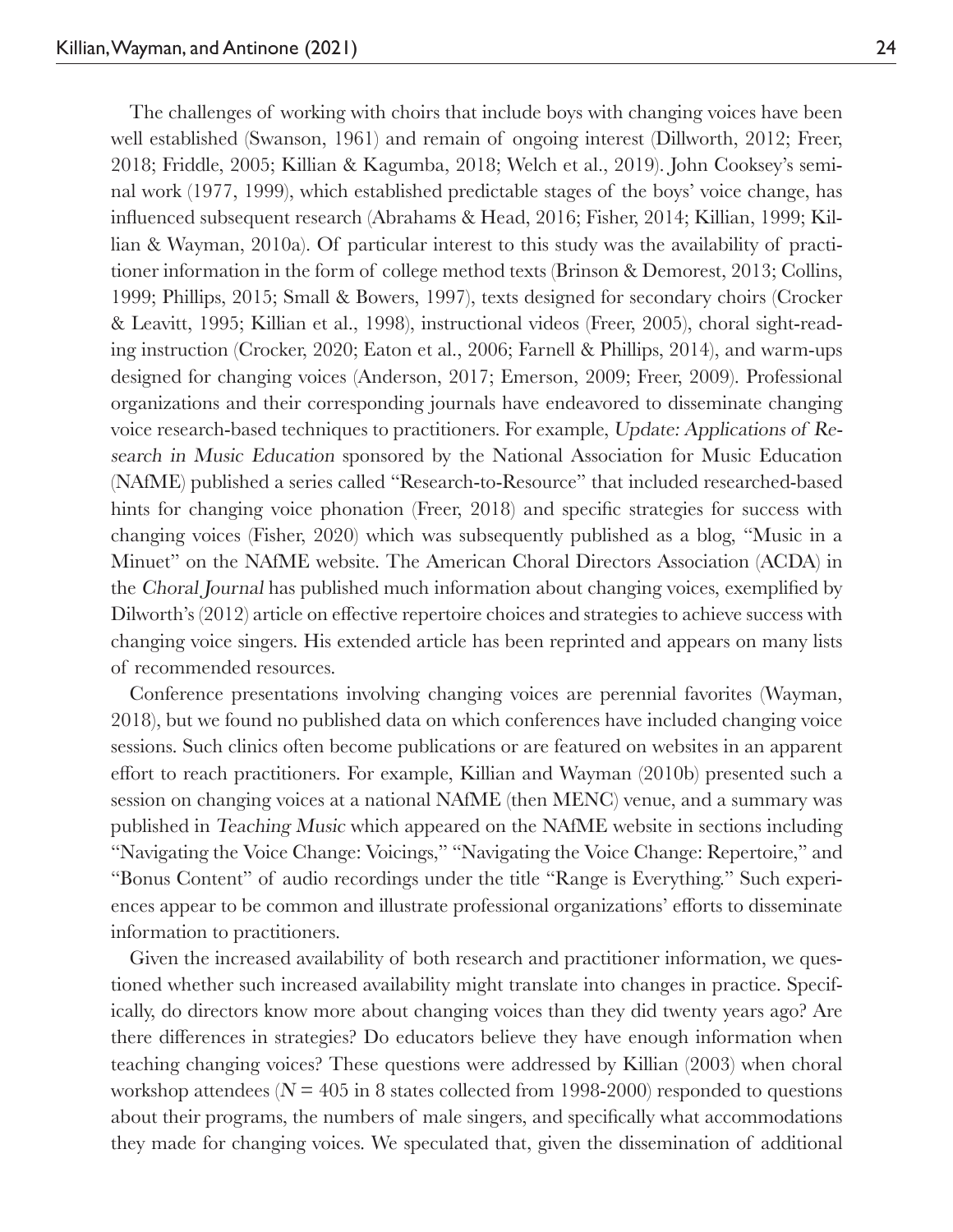information, reactions 20 years later might have changed, and we determined to replicate the study. Our replication addressed the same questions as Killian (2003) with the addition of an overarching question regarding possible changes over time. Questions included:

- 1. What strategies are used to accommodate boys' voices in grades 4-9?
- 2. What repertoire voicings are most frequently used in grades 4-9?
- 3. To what degree do teachers feel challenged when working with changing voices?
- 4. What needs do teachers perceive regarding changing voices?
- 5. What is teacher awareness of changing voices in their classes? and
- 6. What are possible changes across 20 years (1998/2000 to 2020)?

#### **Method**

In order to examine possible changes in self-report by choral educators regarding their work with changing voice boys, we designed a survey modeled after Killian (2003). The original survey was a checklist based on the comments of a panel of practicing music educators  $(N = 47)$  who provided lists of accommodations made for changing voices as well as repertoire voicings selected for that same population. Note that the resulting checklist items were not interpreted as recommended methods; rather, the inclusion of items was limited to accommodations and repertoire voicings mentioned by two or more pilot participants.

The resulting survey consisted of a checklist of accommodations (Treble Singers Only,

Rewrite Parts, Sing an Octave Lower, Assign Non-Singing Responsibilities, Separate Choirs by Gender), and repertoire voicings (2-part Treble, 3-part Mixed, SAB, SATB) as well as demographic information. Respondents also listed the approximate number of boys they taught in grades 4-9 and estimated how many voices were unchanged, changing, or changed. This question was to determine the awareness of participants regarding their students' changing voices since some pilot respondents indicated a lack of familiarity with their boys' ranges or changing voice stages. We asked teachers to include male students in grades 4-9 since these grades encompass the ages inclusive of most changing voices (Fischer, 2010; 2014; Killian, 1999; Killian & Wayman, 2010a). Additional questions included challenges of teaching changing voices and desire for more information. Finally, the survey concluded with an open-ended question asking teachers what was needed to make their boys' choral experiences more successful.

For our 2020 replication, we made small modifications. Based on the authors' experiences while conducting recent choral workshops, we added: "Sing Falsetto" (Wayman, 2018) to the accommodation checklist options and "Unison" and "TB" to the repertoire voicing checklist options. Additionally, we changed the gendered language to more appropriate ter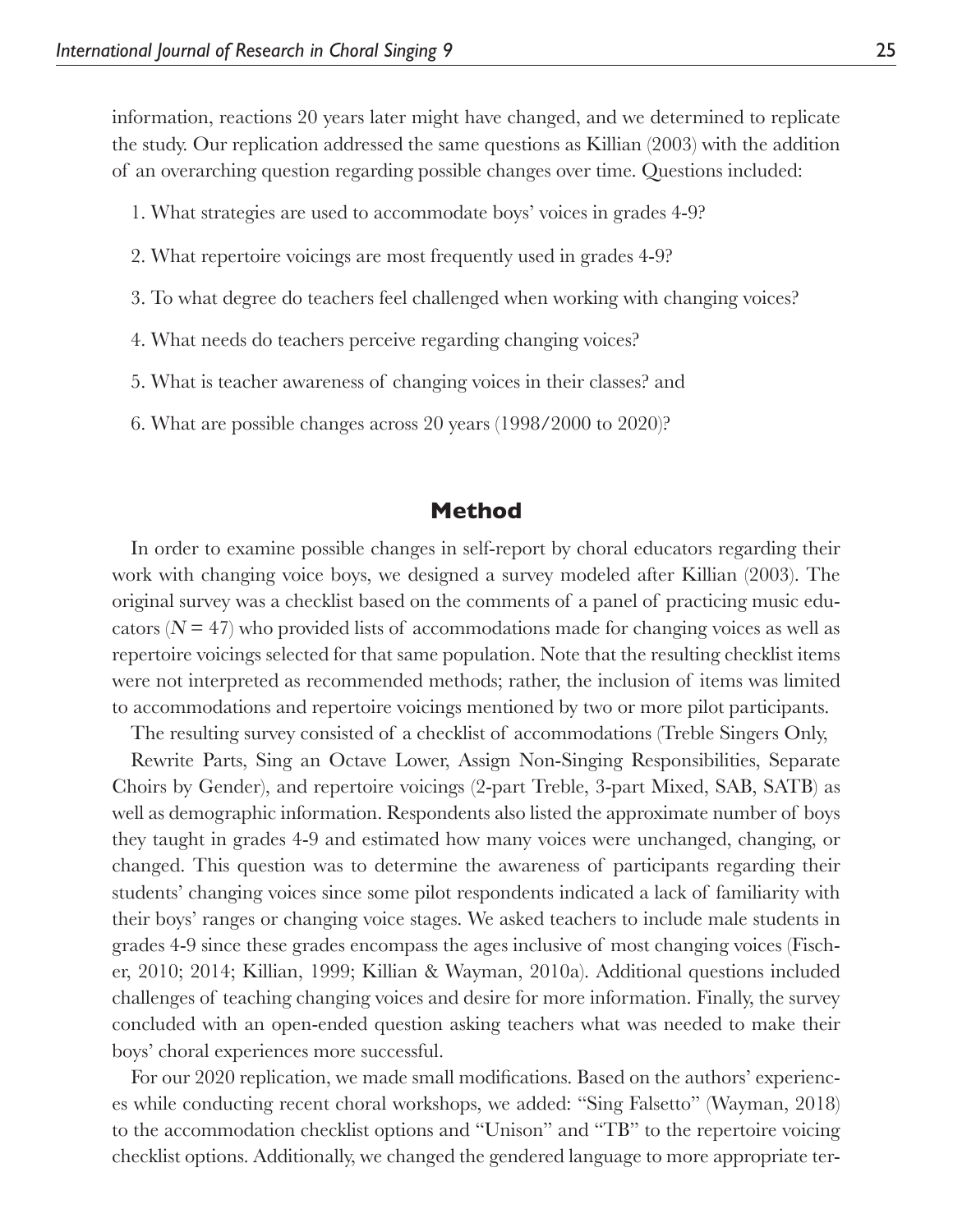minology, i.e., references to boys' and girls' choirs were changed to T/B choirs and Treble choirs (Agha, 2017; Aguirre, 2018; McBride & Palkki, 2020). We recognize that much important information is now available regarding transgender and non-binary singers (Agha, 2017; Aguirre, 2018), but we purposefully limited the study to the same terminology (male voices) as was used in the original study for comparison purposes. Respondents were able to mention transgender/non-binary issues in free-response comments, but none did. Permission from the appropriate Institutional Review Boards for the Protection of Human Subjects was sought and granted for all surveys. The actual survey appears in Figure 1.

|    | 1. Circle all grade levels to which you teach music:<br>Pre-K K I 2 3 4 5 6 7 8 9 10 11 12 College Adults                                                                                                                                                                                                                                                                                                                                                                                                                                                                                                                                                                                                                                                                                                                                                                                                                                                                                                                                                                                                                                                                |
|----|--------------------------------------------------------------------------------------------------------------------------------------------------------------------------------------------------------------------------------------------------------------------------------------------------------------------------------------------------------------------------------------------------------------------------------------------------------------------------------------------------------------------------------------------------------------------------------------------------------------------------------------------------------------------------------------------------------------------------------------------------------------------------------------------------------------------------------------------------------------------------------------------------------------------------------------------------------------------------------------------------------------------------------------------------------------------------------------------------------------------------------------------------------------------------|
|    | 2. Do you direct a choir? Yes No<br>If yes, circle the grade level of the singers<br>Pre-K K I 2 3 4 5 6 7 8 9 10 11 12 College Adults                                                                                                                                                                                                                                                                                                                                                                                                                                                                                                                                                                                                                                                                                                                                                                                                                                                                                                                                                                                                                                   |
|    | 3. Approximate years of teaching experience: _____________                                                                                                                                                                                                                                                                                                                                                                                                                                                                                                                                                                                                                                                                                                                                                                                                                                                                                                                                                                                                                                                                                                               |
|    | 4. Your gender: ____________                                                                                                                                                                                                                                                                                                                                                                                                                                                                                                                                                                                                                                                                                                                                                                                                                                                                                                                                                                                                                                                                                                                                             |
| 5. | Approximate number of boys<br>Approximate number of boys<br>you teach in each grade<br>in each voice category<br>Unchanged Changing Changed<br>Grade 4<br>Grade 5 $\frac{1}{2}$<br>Grade $6 \t$<br><u>and the company of the company of the company of the company of the company of the company of the company of the company of the company of the company of the company of the company of the company of the company of the com</u><br><u> Alexandria (alexandria)</u><br>Grade 7 $\frac{1}{2}$<br><u> Alexandro de Alexandro de Alexandro de Alexandro de Alexandro de Alexandro de Alexandro de Alexandro de Alex</u><br><u> The Communication</u><br>Grade $8$<br>$\frac{1}{2} \left( \frac{1}{2} \frac{1}{2} \frac{1}{2} \frac{1}{2} \frac{1}{2} \frac{1}{2} \frac{1}{2} \frac{1}{2} \frac{1}{2} \frac{1}{2} \frac{1}{2} \frac{1}{2} \frac{1}{2} \frac{1}{2} \frac{1}{2} \frac{1}{2} \frac{1}{2} \frac{1}{2} \frac{1}{2} \frac{1}{2} \frac{1}{2} \frac{1}{2} \frac{1}{2} \frac{1}{2} \frac{1}{2} \frac{1}{2} \frac{1}{2} \frac{1}{2} \frac{1}{2} \frac{1}{2}$<br>Grade 9 $\frac{1}{2}$<br>6. How do you accomodate boys' changing voices? (check any that apply) |
|    | ______ Select treble singers only<br>_______ Sing Unison music<br>Re-write selected parts<br>_______ Sing 2-part treble music<br>Sing 3-part mixed music<br>Instruct them to sing in falsetto<br>_______ Assign them non-singing responsibilities _______________ Sing SAB music<br>Have seperate treble and tenor/bass choirs _________ Sing SATB music                                                                                                                                                                                                                                                                                                                                                                                                                                                                                                                                                                                                                                                                                                                                                                                                                 |
|    | 7. On a scale of 1-5, how challenging is working with boys' changing voices?<br>Very challenging 5 4 3 2   No problem                                                                                                                                                                                                                                                                                                                                                                                                                                                                                                                                                                                                                                                                                                                                                                                                                                                                                                                                                                                                                                                    |
|    | 8. Do you feel you have enough informatino about changing voices?                                                                                                                                                                                                                                                                                                                                                                                                                                                                                                                                                                                                                                                                                                                                                                                                                                                                                                                                                                                                                                                                                                        |

**Figure 1** Changing Voice Survey (2020 Version)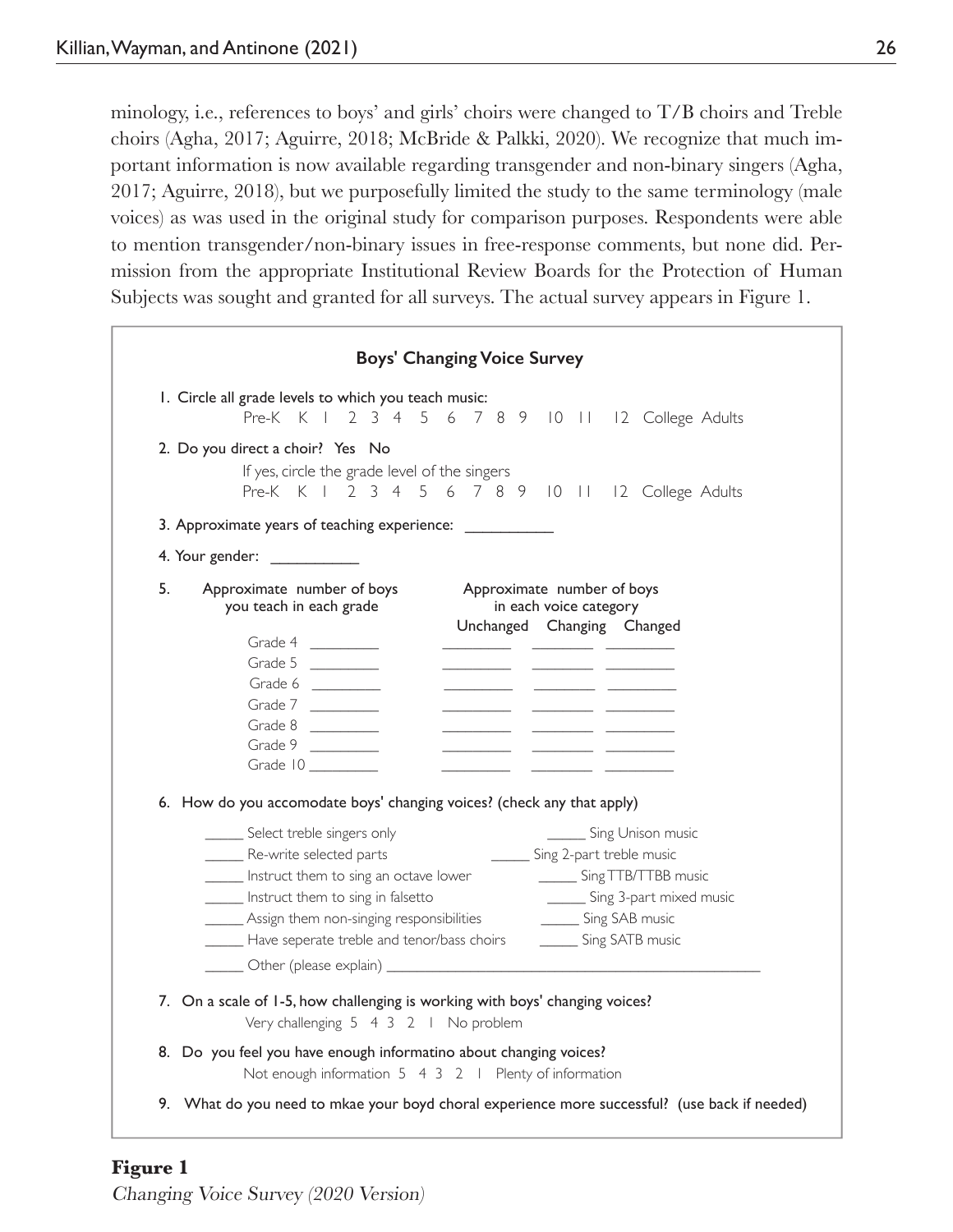Volunteer participants checked as many accommodations and voicings as applied to their situation. Participants, consistent with the original study, were a sample of convenience from volunteers who attended various venues regarding adolescent voices. Participants in this replication  $(N = 186)$  included attendees at state and regional music education conferences (Texas Music Educators Association,  $n = 77$ , New Mexico Music Educators Association,  $n = 11$ , and Southwestern American Choral Directors Association,  $n = 11$ ) and respondents to an online version of the survey (Dallas, TX Independent School District,  $n = 33$ , Fort Worth, TX Independent School District,  $n = 26$  and closed Facebook pages, Choir Directors of Texas and Elementary Music Teachers,  $n = 26$ ). Calculation of actual response rates was impossible due to unavailability of numbers of participants in each venue. All data were collected during the early months of 2020, necessitating the use of online surveys due to the COVID-19 pandemic.

#### **Results**

Raw data consisted of frequency data regarding accommodation strategies and repertoire voicings used for changing voice boys, Likert-scale responses to opinion questions, estimates of numbers of unchanged, changing and changed voices, demographic information about directors' years of teaching experience and teaching venues, as well as content analyses of free-response opportunities. The design of the present investigation was purposeful, allowing the comparison of current results with those of practicing music educators from twenty years earlier. We reasoned that the availability of additional recent information (cf. Review of Literature) might influence the common practices of current respondents.

The original study utilized some statistical analyses; however, we elected to display current results solely as descriptive data, believing that the sample of convenience, and inclusion of both in-person and online responses made the use of statistical analyses somewhat suspect. We also reasoned that comparisons of responses across two decades might provide an interesting perspective of current choral education practice, stimulating future quantifiable research.

#### Accommodation Strategies

All respondents selected strategies used to accommodate boys' changing voices from a compiled list. In 2020, 173 different respondents  $(93.0\%)$  checked multiple specific strategies (392 responses); 13 made no response. In 2003, 337 respondents (83.0%) made 568 responses while 69 did not respond. All subsequent data were converted to percentages to account for differing respondent pool sizes and response venues to allow comparison of data. See Figure 2 on page 28 for 2003 and 2020 comparisons of the specific accommodation strategies selected.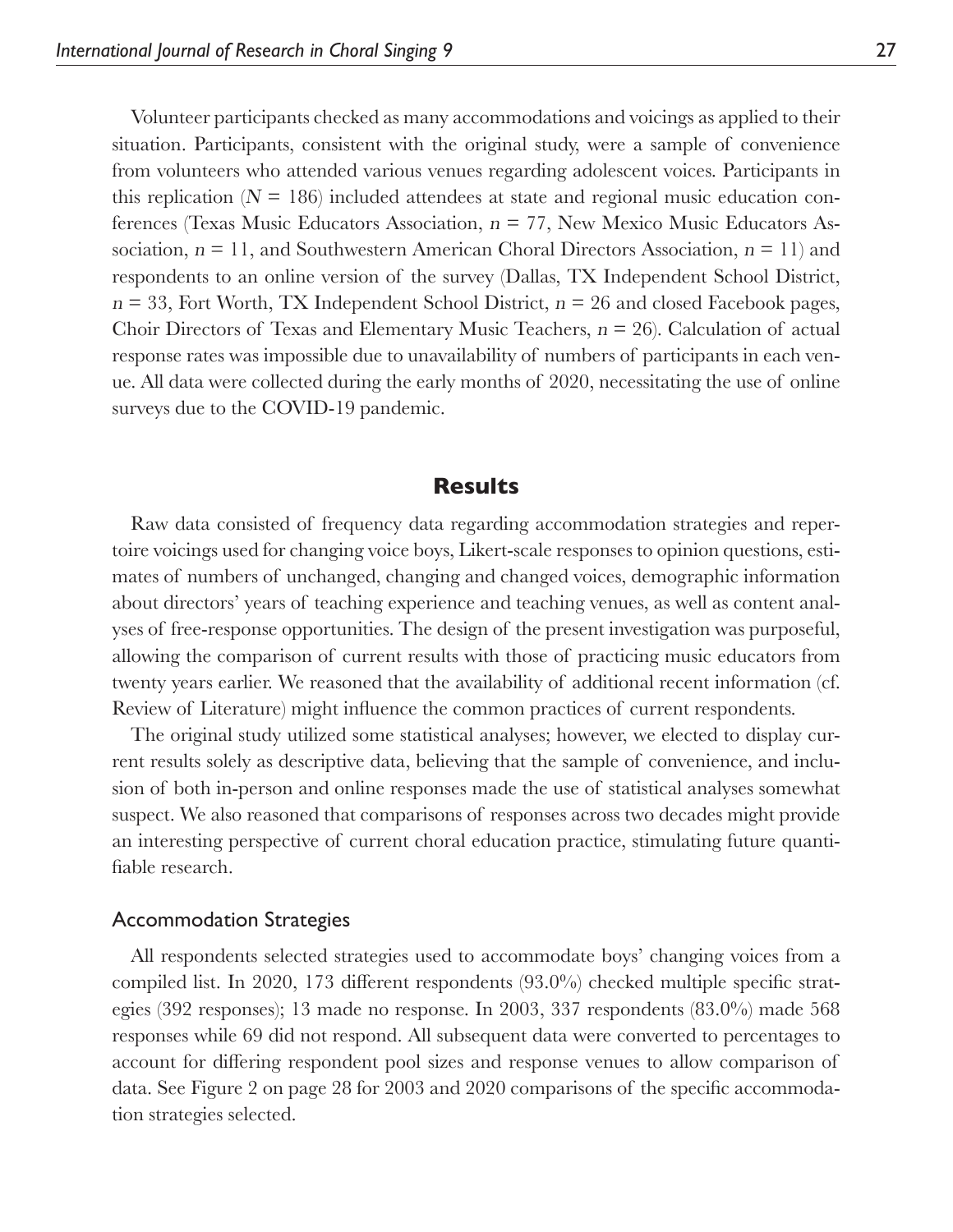

#### **Figure 2**

Percentage of Accommodation Strategies for Changing Voices Comparing 2003 and 2020

#### Repertoire Voicing Selections

Respondents indicated their choice of repertoire voicings to accommodate changing voice boys from a prepared list and could select as many as appropriate. Overall, 176 different 2020 participants checked voicings from the provided list resulting in 451 responses; 10 did not respond. See Figure 3 for 2003 and 2020 comparisons. Participants could also respond to "Other," which allowed explanation of their answers and/or strategies or voicings not



#### **Figure 3**

Percentage of Repertoire Voicings for Changing Voices Comparing 2003 and 2020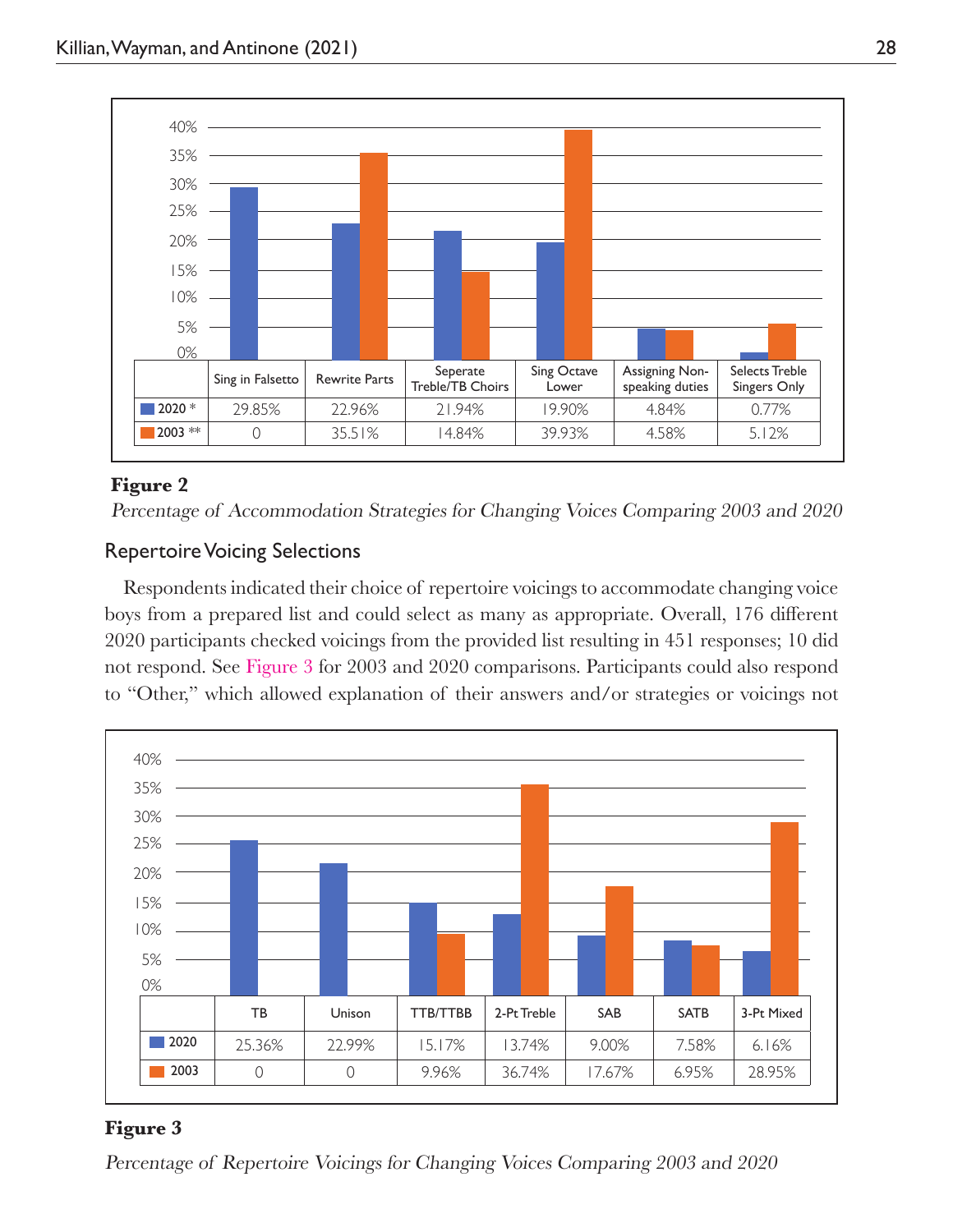mentioned on the checklist. For 2020, 29 (15.6%) respondents added comments while 157 did not. For 2003, 104 (25.6%) made entries under "Other." Like the 2003 data, 2020 "Other" comments included primarily anecdotes of effective strategies and ideas for ways to individualize repertoire.

#### How Challenging? Enough Information?

Participants responded to a 5-point Likert scale to answer the question: "How challenging is working with changing voices?" anchored by 5 (very challenging) and 1 (no problem). In both studies, responses ranged from 1-5 and were above half (3.0) with very small differences between means of 3.8, SD 1.2  $(2003)$ , and 3.3, SD 1.1  $(2020)$ . A larger mean indicated response toward very challenging.

Likewise, participants responded to a 5-point Likert scale to answer the question: "Do you have enough information about changing voices?" anchored by not enough information (5) and plenty of information (1). In both studies, responses ranged from 1-5 and were above half  $(3.0)$  with small differences between means of 3.8, SD 1.2  $(2003)$ , and 3.1, SD 1.3 (2020). A larger mean indicated responses toward "not enough information". Figures 4 and 5 allow graphic comparisons.

#### Estimation of the Numbers of Changing Voice Boys

As in the original study, teacher estimations (specifically, how many changing voice boys were taught and in which voice change stages those boys were) revealed that teachers made estimates that were consistent with published data (Cooksey, 1999; Fisher, 2010, 2014; Killian, 1999; Killian & Wayman, 2010a). Teacher estimates indicated that: in 2003, 406 respondents taught 27,350 boys or 67.35 boys per teacher, while in 2020, 186 respondents taught 10,255 boys or 55.13 per teacher. Table 1 on page 30 allows comparison of 2003 and 2020 data for teacher estimates of the percentage of boys with unchanged, changing, and changed voices.

#### What is Needed to Make Boys' Choral Experiences More Successful?

In a free-response format, teachers were asked, "What do you need to make your boys' choral experiences more successful?" In 2003, 226 (55.7%) of the 406 participants responded. In 2020, 116 (62.4%) of the 186 participants responded. Table 2 on page 30 presents the categorized responses across twenty years.

#### Demographic Information

#### *Teaching Venues*

Teaching venues varied between 2003 and 2020 as seen in Table 3 on page 30. In 2003 the largest percentage taught pre K-fifth graders  $(45.0\%)$ , while in 2020, the largest group of participants taught exclusively sixth-eighth graders (46.2%), which also included some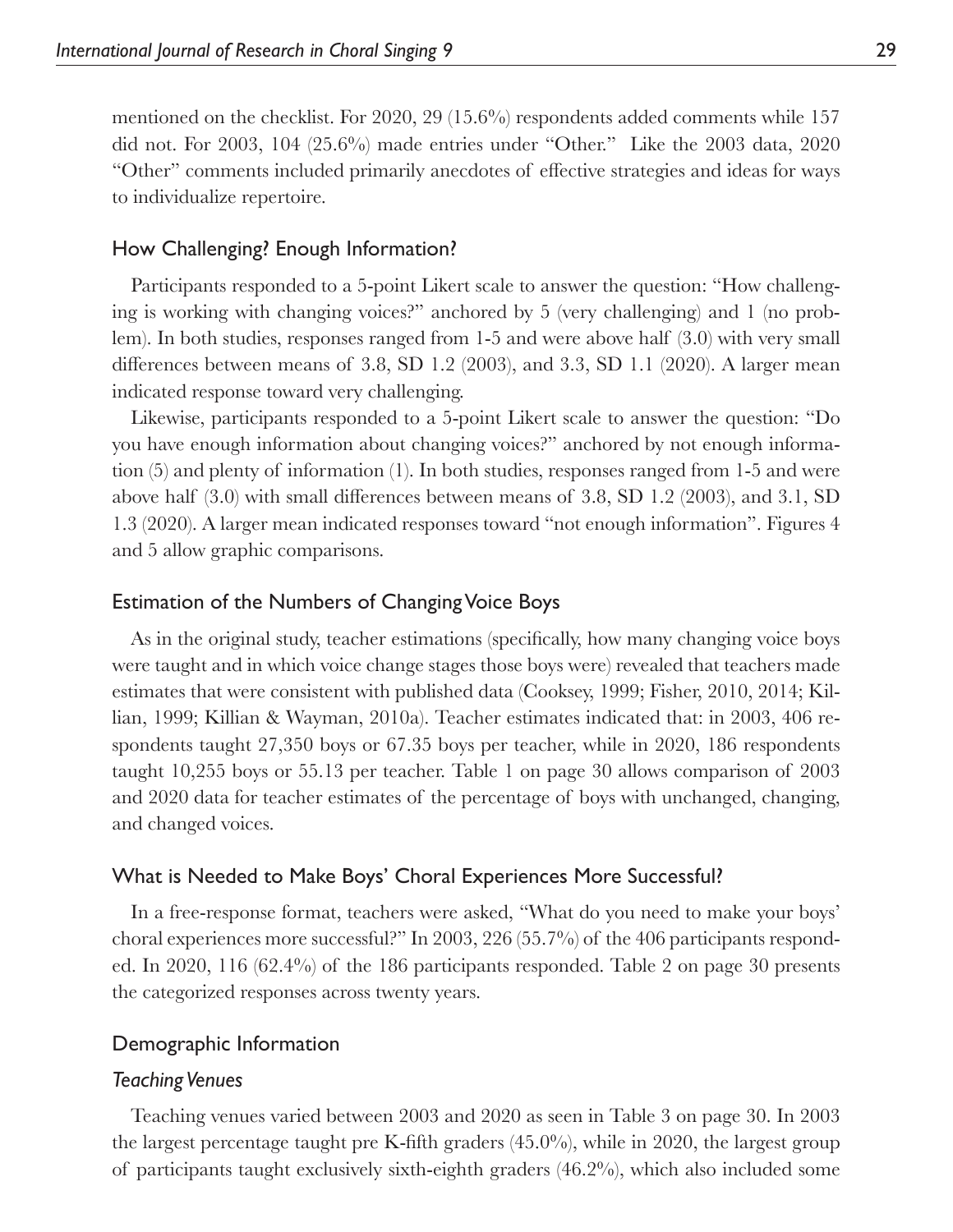| Grade          | Total #<br><b>Boys Listed</b> |        | # Unchanged,<br>Changing,<br><b>Changed Listed</b> |      | % Unchanged |       | % Changing |       | % Changed |       |
|----------------|-------------------------------|--------|----------------------------------------------------|------|-------------|-------|------------|-------|-----------|-------|
|                | 2003                          | 2020   | 2003                                               | 2020 | 2003        | 2020  | 2003       | 2020  | 2003      | 2020  |
| Grade 4        | 8594                          | 1522   | 7753                                               | 1573 | 91.60       | 91.54 | 7.44       | 8.01  | 0.95      | 0.45  |
| Grade 5        | 8407                          | 1568   | 7238                                               | 1598 | 77.25       | 76.85 | 19.19      | 16.90 | 3.56      | 6.26  |
| Grade 6        | 5056                          | 2438   | 4488                                               | 2211 | 61.23       | 66.53 | 30.95      | 25.96 | 7.82      | 7.51  |
| Grade 7        | 2361                          | 2061   | 2115                                               | 1842 | 43.31       | 33.93 | 45.30      | 43.97 | 11.39     | 22.10 |
| Grade 8        | 2051                          | 1579   | 1830                                               | 337  | 20.98       | 14.06 | 46.89      | 40.69 | 32.16     | 45.25 |
| Grade 9        | 881                           | 575    | 781                                                | 480  | 5.76        | 11.67 | 31.37      | 37.92 | 62.87     | 50.42 |
| Grade 10       | N/A                           | 512    | N/A                                                | 391  | N/A         | 6.14  | N/A        | 26.60 | N/A       | 67.26 |
| <b>Total N</b> | 27,350                        | 10,255 | 24,205                                             | 9432 | 16,786      | 5032  | 5416       | 2610  | 2003      | 1790  |

#### **Table 1.**

Teacher Estimates of Percentage of Unchanged, Changing, & Changed Voices in Grades 4-10

#### **Table 2.**

What us needed to Make Boys's Choral Experiences More Successful

| 2003   | 2020   |  |  |
|--------|--------|--|--|
| 35.83% | 18.56% |  |  |
| 18.33% | 19.16% |  |  |
| 13.75% | 11.38% |  |  |
| 9.58%  | 7.19%  |  |  |
| 8.75%  | 3.77%  |  |  |
| 7.08%  | 15.57% |  |  |
| 6.67%  | 5.39%  |  |  |
| 0.00%  | 8.98%  |  |  |
|        |        |  |  |

Note: \*Category added to the 2020 study due to increased mentions

\*Categorization reliability = 92.17%

(agreements divided by agreements + disagreements calculation - Madsen & Madsen, 2016).

#### **Table 3**

Percentage of Respondents Teaching Various Grade Groupings

|      | Pre K-5 <sup>th</sup> | $K-8$ <sup>th</sup> | $6-8$ <sup>th</sup> | $6 - 12$ <sup>th</sup> | $9 - 12$ <sup>th</sup> | $K-12th$ |
|------|-----------------------|---------------------|---------------------|------------------------|------------------------|----------|
| 2003 | 45.00%                | 5.00%               | 19.80%              | 9.90%                  | .50%                   | 18.80%   |
| 2020 | 26.34%                | 4.30%               | 44.09%              | 8.06%                  | 6.13%                  | .08%     |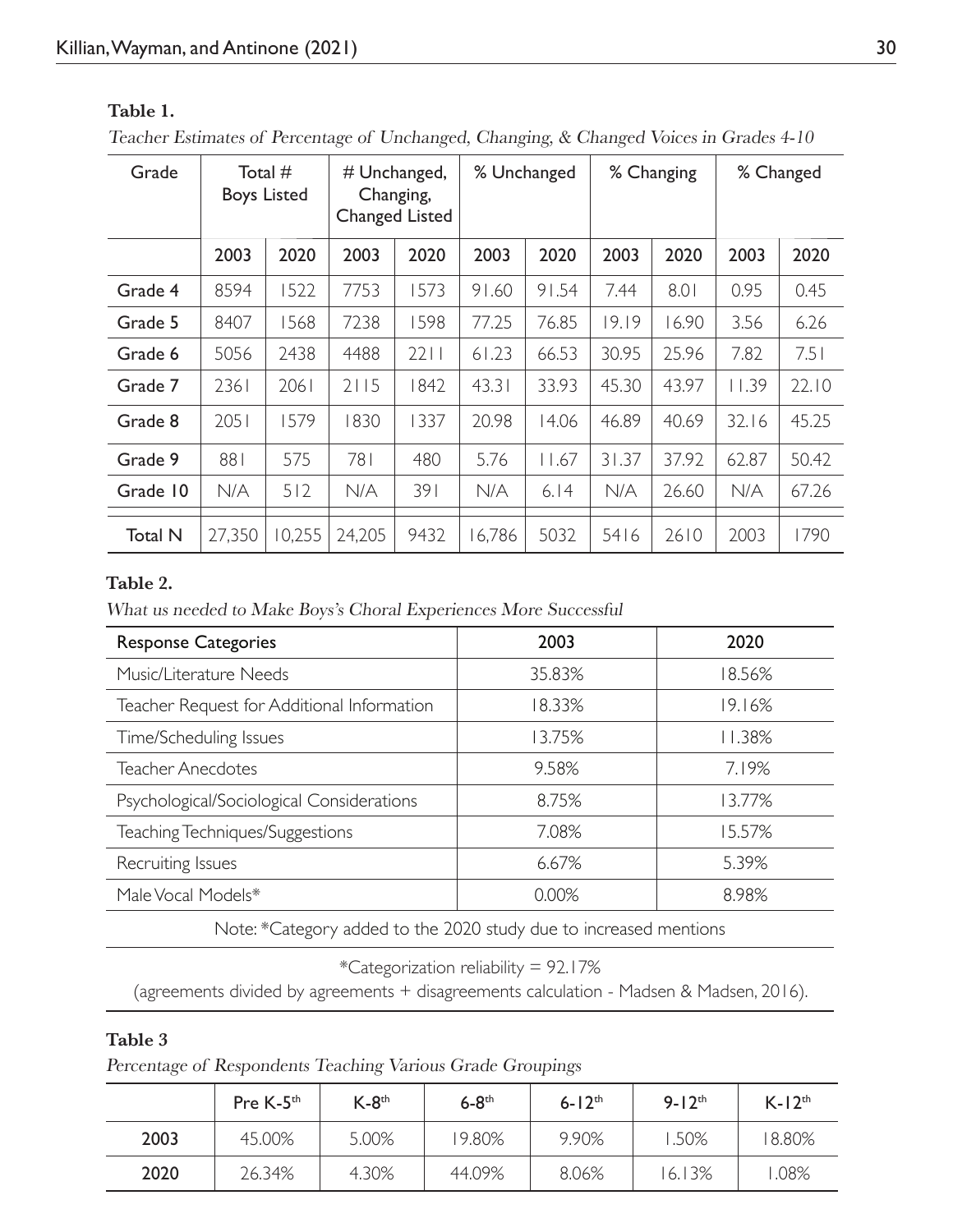who taught exclusively sixth grade music. Notably, only a single 2020 respondent taught K-12 students, while a large number (18.8%) did so in the 2003 sample.

#### *Directing Choirs*

Overall, 84.0% of the 2003 respondents and 88.7% of the 2020 respondents indicated they currently directed choirs.

#### *Gender*

In 2020,  $61.3\%$  of the respondents self-identified as female and  $38.7\%$  as male. Gender was not a question on the 2003 survey.

#### **Discussion**

Comparison of choral directors' self-report in 2020 and 2003 regarding their work with boys' changing voices revealed many similarities as well as some notable differences. As we addressed our original questions, it was noted that 2020 teachers reported they still find working with changing voices very challenging, but only slightly less so than their 2003 counterparts. Similarly, 2020 teachers reported they have slightly more information on the topic, but very few believe they have enough. A few more effective strategies/accommodations were mentioned in 2020, but many teachers still listed the same needs that were mentioned in 2003. So it appears that much work remains to be done. Specifics are discussed below.

#### Location

Twenty years have passed between data collections, but the two samples (both samples of convenience and including only individuals who were interested enough to attend events on adolescent singers) should not be considered typical of all music teachers, nor can the two samples be considered similar to each other. The location of respondents varied between 2003 and 2020. The 2003 data consisted of collections between 1998-2000 from Minnesota (n = 93), North Dakota (n = 82), North Carolina (n = 55), Utah (n = 29), Florida (n = 43), Tennessee ( $n = 22$ ), New Mexico ( $n = 20$ ), and Texas ( $n = 62$ ). The 2020 data were collected exclusively from the southwest, primarily Texas, with a few from New Mexico and the Southwestern ACDA, which includes Arkansas, Colorado, Kansas, Missouri, New Mexico, Oklahoma, and Texas (ACDA website). Further, all of the 2003 data were collected face to face, while 47.3% of the 2020 data were collected via online surveys. Thus much caution should be used when comparing these data.

#### Accommodations for Changing Voices

In 2020, the most prevalent accommodations included a combination of singing in fal-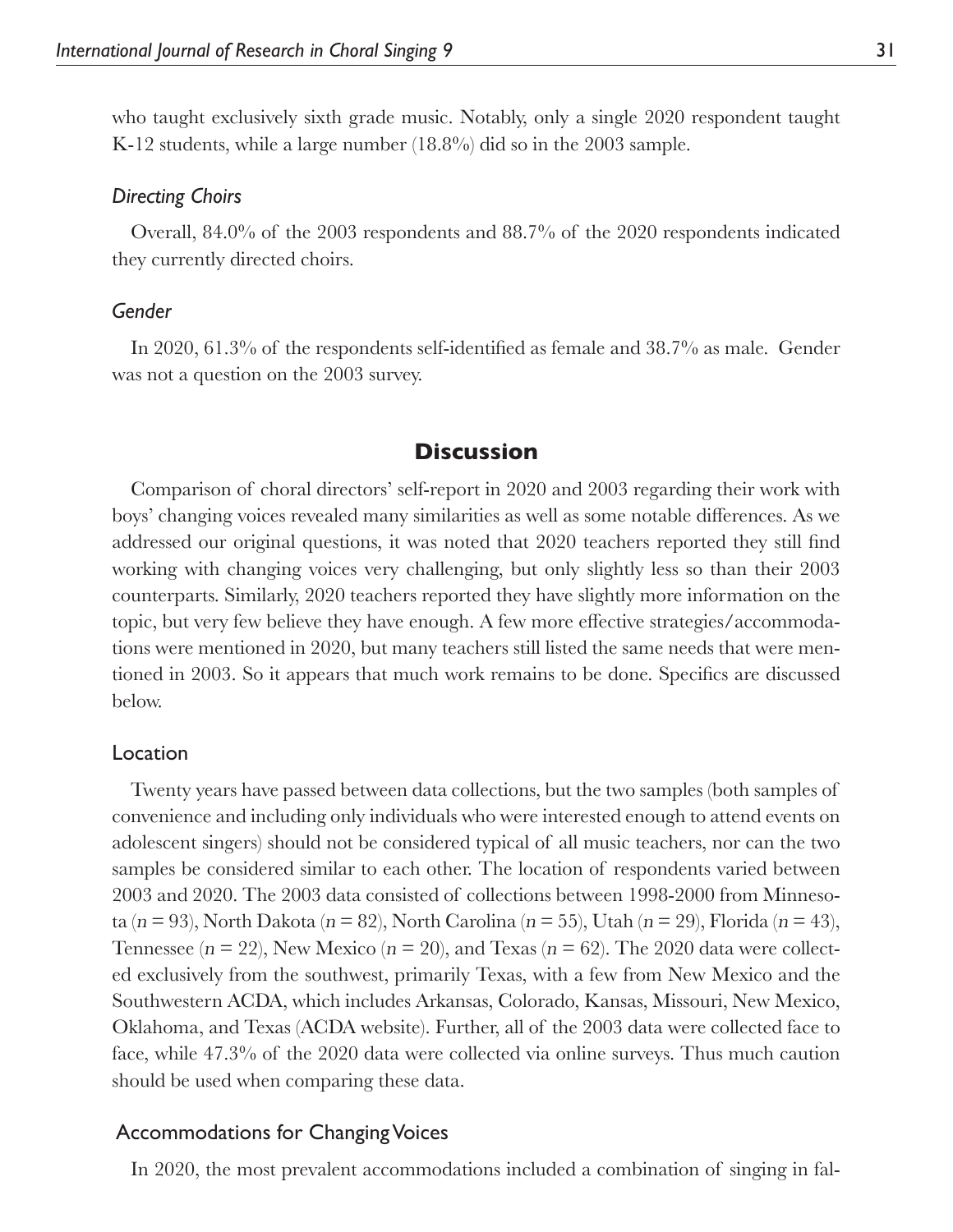setto, rewriting parts, and singing an octave lower (total of 72.7%). See Figure 2. In 2003 the accommodations included a combination of singing an octave lower and rewriting parts (total of 75.4%). The "Sing Falsetto" option was not available to 2003 respondents, but, notably, only one 2003 respondent mentioned falsetto in free-response opportunities. It is not clear whether either group was aware of data indicating that falsetto is not available until later voice stages (Cooksey, 1999; Killian & Wayman, 2010a), or whether singing in a lower octave is not always possible during all stages of the voice change (Cooksey, 1999). Comments in the free-response sections, however, would imply such awareness. For example, respondents in 2003 modified their checklist answer of "Sing Octave Lower" with phrases such as: "Octave lower if possible," "Octave lower when it works," and "Sing octave down only on selected notes in the music,"

Respondents in 2020 indicated increased specificity that seemed to demonstrate their awareness of the variability in changing voices. Representative responses included: "Lots of vocal training with falsetto working transitions, switch t/b parts as necessary, leave out notes," "Change key, mark out individual notes," and "Transpose music constantly to fit the ranges of most of the singers in the choir."

Notably, 21.9% of 2020 respondents recommended separate Treble or T/B choirs, while only 14.8% of 2003 respondents chose this option. Teaching venues seemed quite different for the two groups (Table 3), and this fact may have affected whether directors believed there was a possibility of separating choirs into Treble and T/B groups.

It should be noted that although "Selecting Only Treble Singers" was checked 29 times  $(5.1\%)$  in 2003 and three times  $(0.8\%)$  in 2020, only four people made that their only choice (all in 2003). Additionally, while "Assign Non-Singing Duties" was chosen by 26 (2003) and 19 (2020), only four (2003) or two (2020) made it their only choice of accommodation. Thus, neither group of respondents appeared to indicate a tendency to exclude changing-voice boy singers.

#### Repertoire Voicings

Figure 3 presents a comparison of repertoire voicings between 2003 and 2020. Note that "TB" and "Unison" were 2020 additions and that a combined 48.35% of 2020 respondents chose those voicings. Despite comments that more repertoire voicings seemed to be available for changing voices (Wayman, 2019), many 2020 respondents mentioned the need for more appropriate repertoire. Based on informal conversations with publishers who track T/B music sales, southwestern choirs may have more separate T/B and Treble choirs, and the data in Table 3 tended to confirm that speculation. Remember that 2020 respondents taught in the southwest, primarily Texas, while 2003 respondents included a mix of midwestern states as well as Texas. Unfortunately, we did not ask either 2003 or 2020 respondents whether they actually had separate Treble and TB or Mixed choirs, so no data were available. It would appear logical that as more separate choirs (TB or Treble) are formed, fewer SAB or 3-Part Mixed or SATB repertoire would be needed. Notable differ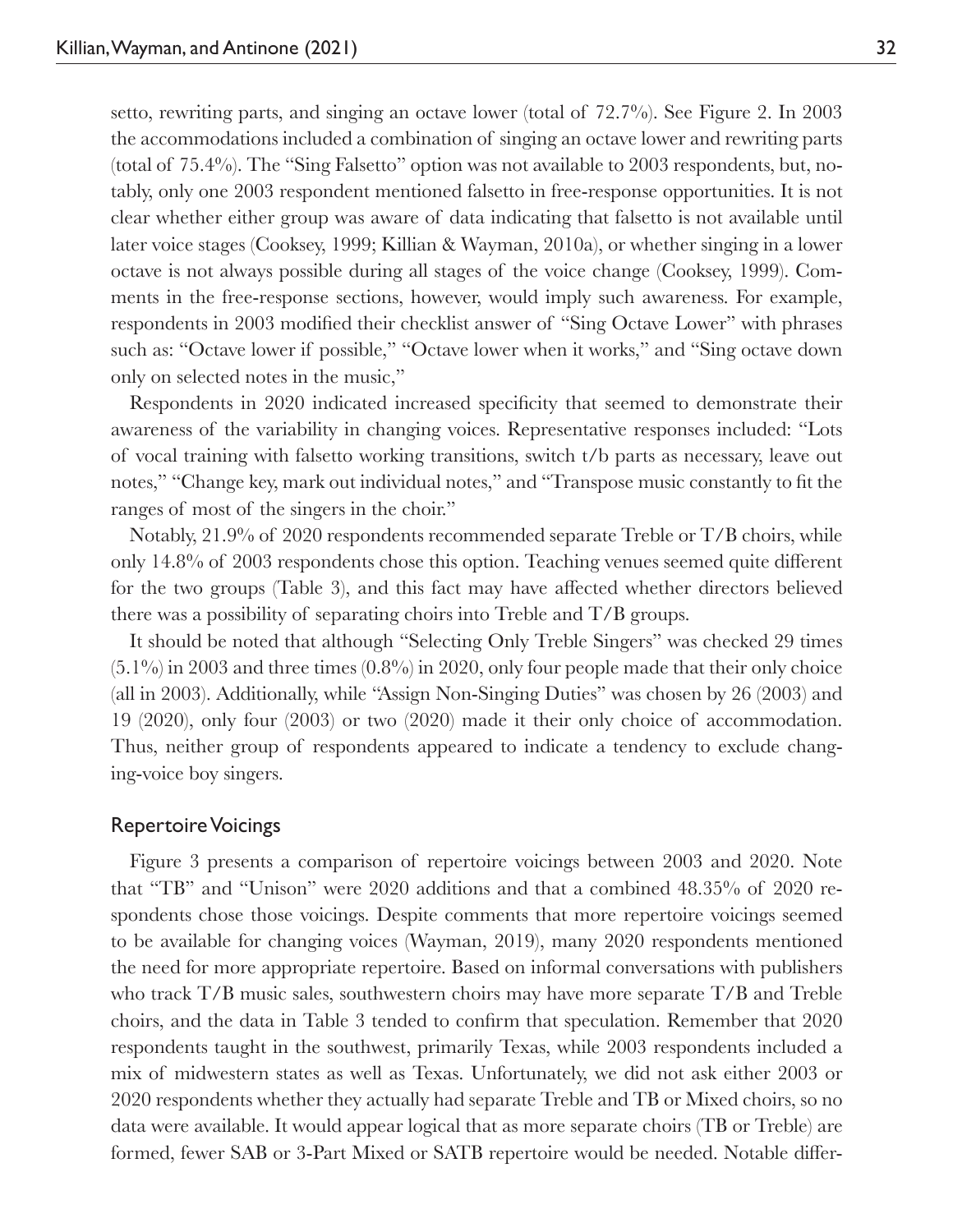ences appeared in 3-Part Mixed selections (2020 =  $6.2\%$  while 2003 =  $29.0\%$ ). Publishers informally confirmed that 3-Part Mixed voicings were becoming less common. Whether practitioners are buying fewer 3-Part Mixed octavos, whether composers are not writing for that voicing, or whether fewer publishers are providing that option is undeterminable. Additional research regarding to what extent publishers affect repertoire voicing patterns seems merited.

#### Awareness of Changing Voices

Examination of the self-reported data in Table 1 revealed that overall a remarkable number of male singers were receiving music instruction. The 2003 data indicated 406 respondents reported teaching 27,350 boys or 67.4 boys per teacher, while in 2020, 186 respondents taught 10,255 boys or 55.1 per teacher. Both sets of data show that the numbers of unchanged voices decreased with each year in school, and the number of changed voices increased. Interestingly, in 2003 the number of changing voices peaked in Grades 7 and 8 and declined in Grade 9; in 2020 changing voices peaked in Grade 7 but declined in Grades 8 and 9. Since these data were only estimates by individual teachers, this result should not be considered conclusive; but it perhaps indicates an observed tendency toward earlier vocal maturation (Fisher, 2014; Killian, 1999; Killian & Wayman, 2010a, Reiter, 2012). The studies cited, all involving US singers, concurred that voices were changing earlier, but the reader should note that these conclusions were questioned among researchers investigating UK choristers (Ashley, 2010, 2013; Ashley & Mecke, 2013), so clearly further research is advised on the unresolved issue of whether voices are changing earlier. The teachers' estimates may indicate the awareness they have of their singers' voices or may suggest that they also were aware of what the data should show. We did not ask respondents whether or not they tested voices individually, and that is certainly a ripe area for future research. Further research focused on the timing of maturation among adolescent male singers is undoubtedly warranted. The reader is reminded that teacher estimates rather than confirmed data was a major limitation of this study, so generalizations are cautioned.

#### How Challenging? Enough Information?

Results seemed to indicate that 2020 respondents viewed working with changing voices as slightly less challenging ( $M = 3.3$  on a 1-5 scale) than their 2003 counterparts ( $M =$ 3.8). Similarly, 2020 respondents tended to think they had slightly more information about changing voices ( $M = 3.1$  for 2020 and 3.8 for 2003). See Figures 4 and 5 on page 34. However, note that both sets of means are above the midpoint of 3.0 on a 1-5 scale, so teaching changing voices remains fairly challenging, and more information would be welcome. In fact, only 21 (11.3%) of the 2020 respondents believed they had "plenty of information" despite the prevalence of articles and clinics about adolescent voices. Open-ended comments confirmed this conclusion.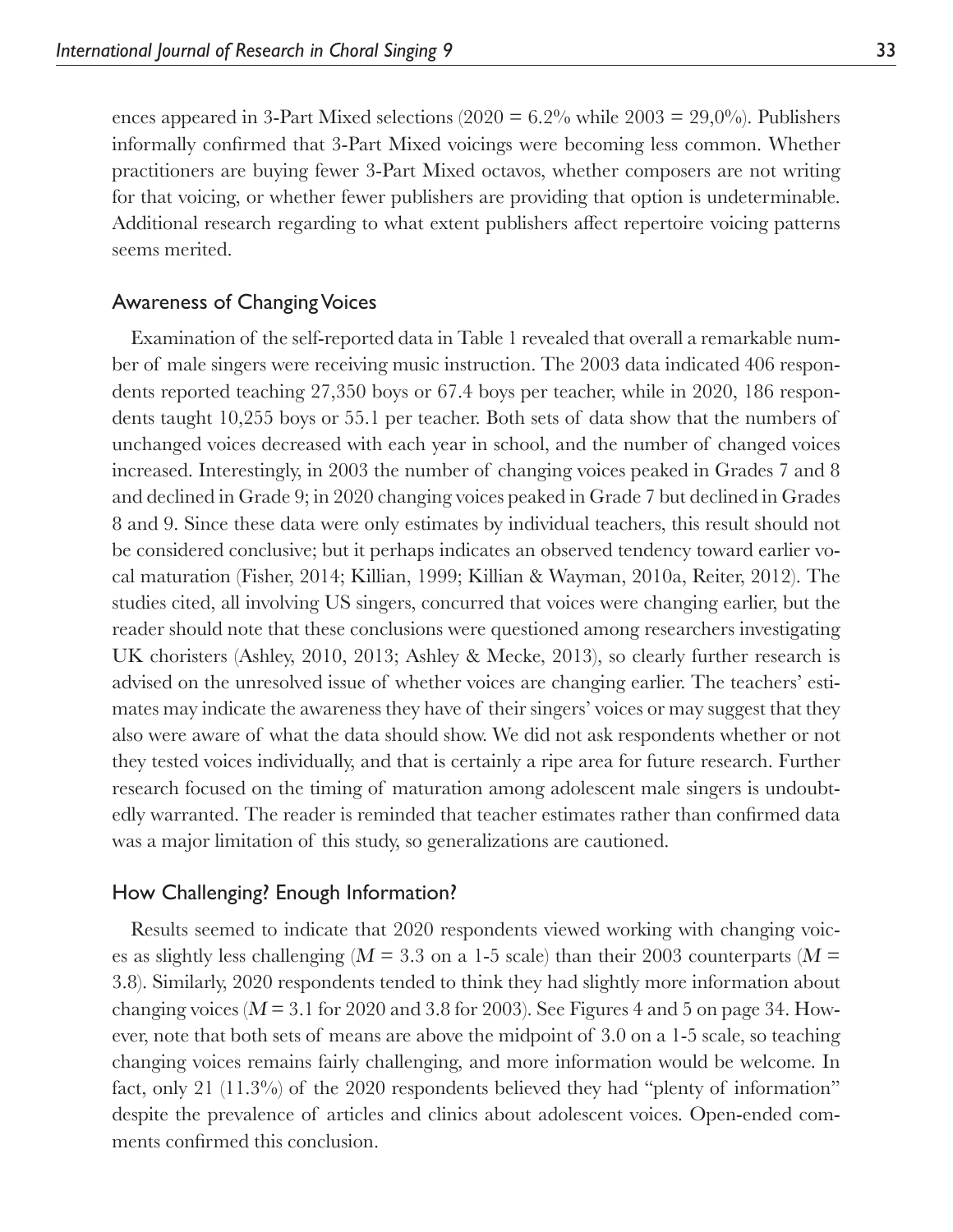

#### **Figure 4**

Comparison: On a Scale of 1 (not challenging) – 5 (very challenging): How Challenging is Working with Boys' Changing Voices?



#### **Figure 5**

Comparison: One a Scale of 1(plenty) to 5 (not enough): Do You Feel You Have Enough Information About Boys' Changing Voices?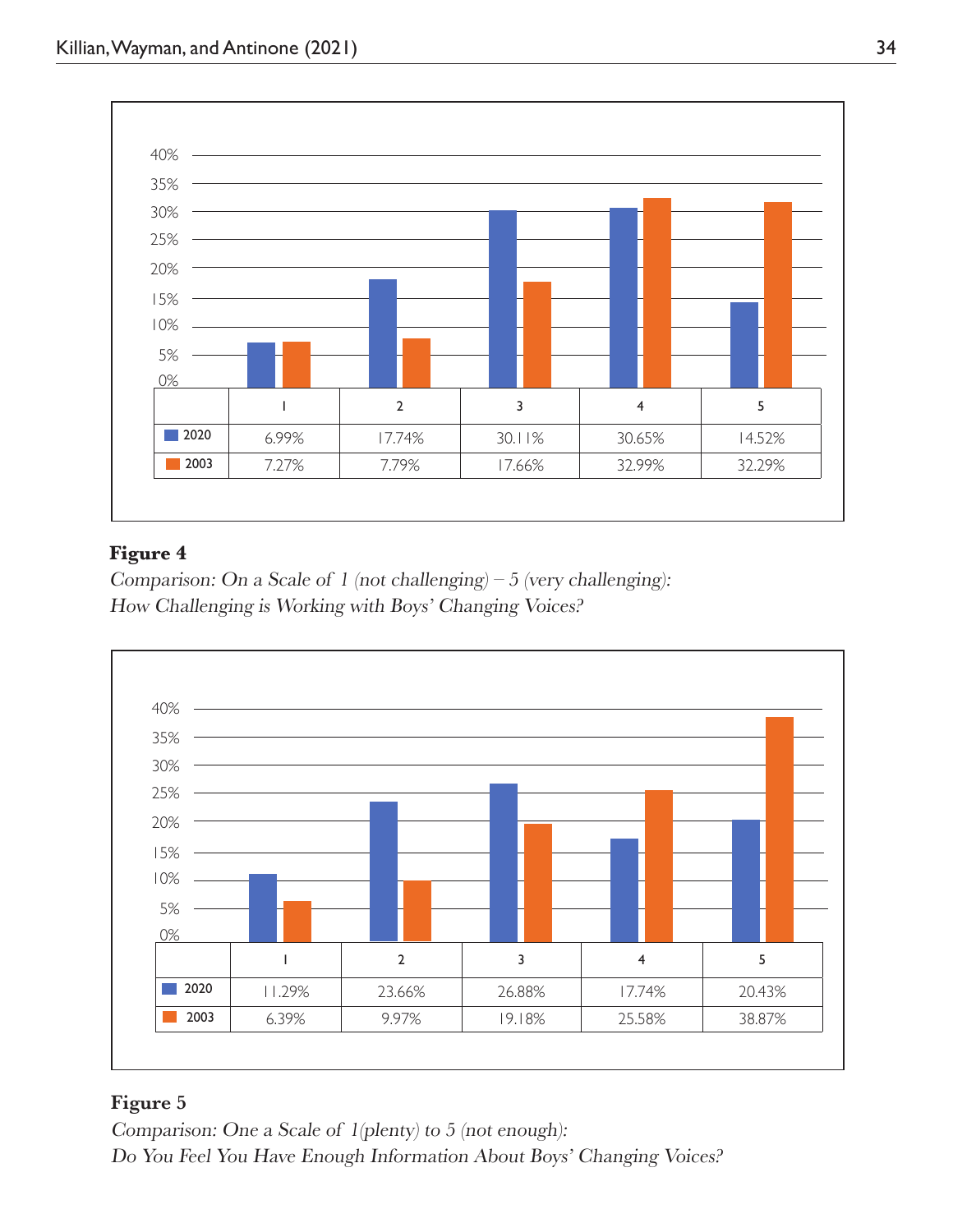Were these differences created by 2020 teachers' increased knowledge? Or were these differences situational? Further comparisons among teachers who have separate TB and Treble choirs might be a fruitful area of research. Note that the 2003 data included teachers who taught grades K-12, K-5, 6-8, and high school while the 2020 data included teachers who primarily taught grades 6-8. See Table 3. This one difference might make the two data sets rather incomparable. So generalizations, however interesting, should be made with great caution.

While 2020 teachers self-reported they knew slightly more about changing voices, they still indicated their desire for more information ( $M = 3.1$  for 2020 on a 1-5 scale vs. 2003  $M = 3.8$ ). Further, 2020 teachers still found teaching changing voices quite challenging but slightly less so than 2003 respondents ( $M = 3.3$  for 2020 and 3.8 for 2003). Note that responses closer to 5 indicate "more challenging" and "need more information." See Figures 4 and 5.

#### Open-Ended Responses

 Responses to the question "What do you need to make boys' choral experiences more successful?" were quite similar between 2003 and 2020, with most involving the need for additional information, time and scheduling challenges, teacher anecdotes, and the need for recruiting information. One area of difference was that respondents in 2020 mentioned a category that did not appear in 2003: "Need for male vocal models." The need for appropriate music literature was rated much lower in 2020 (18.6% vs. 35.8%), perhaps indicating the increased availability of materials and publications (Cf. Review of Literature). A number of respondents included their own teaching suggestions in their open-ended responses. More teaching suggestions were made in 2020 (15.6%) compared to 2003 (7.1%) perhaps implying an increased self-confidence and knowledge of effective strategies among the 2020 teachers.

Interestingly, psychological considerations were mentioned more frequently in 2020  $(13.8\%$  vs.  $8.8\%$  in 2003), perhaps reflecting our general society, especially during the time of COVID-19, as well as additionally available studies on the topic (Dilworth, 2012; Fisher, 2 014; Freer, 2007; Killian, 1997; McBride & Palkki, 2020; Sweet, 2010; Warzecha, 2013).

Teachers in the 2020 sample seemed to mention more specific strategies and explain them in greater detail. This fact may reflect increased knowledge, improved confidence, or be the result of having more time to respond to an online survey rather than answering quickly before running to the next session during a conference. Examples of the more specific answers:

I have unchanged voices sing in the proper section, either soprano or alto. As the voice changes, we assess what needs to happen and move them around as needed. As long as the singer is supported and praised for singing the "right" part, I've had few issues.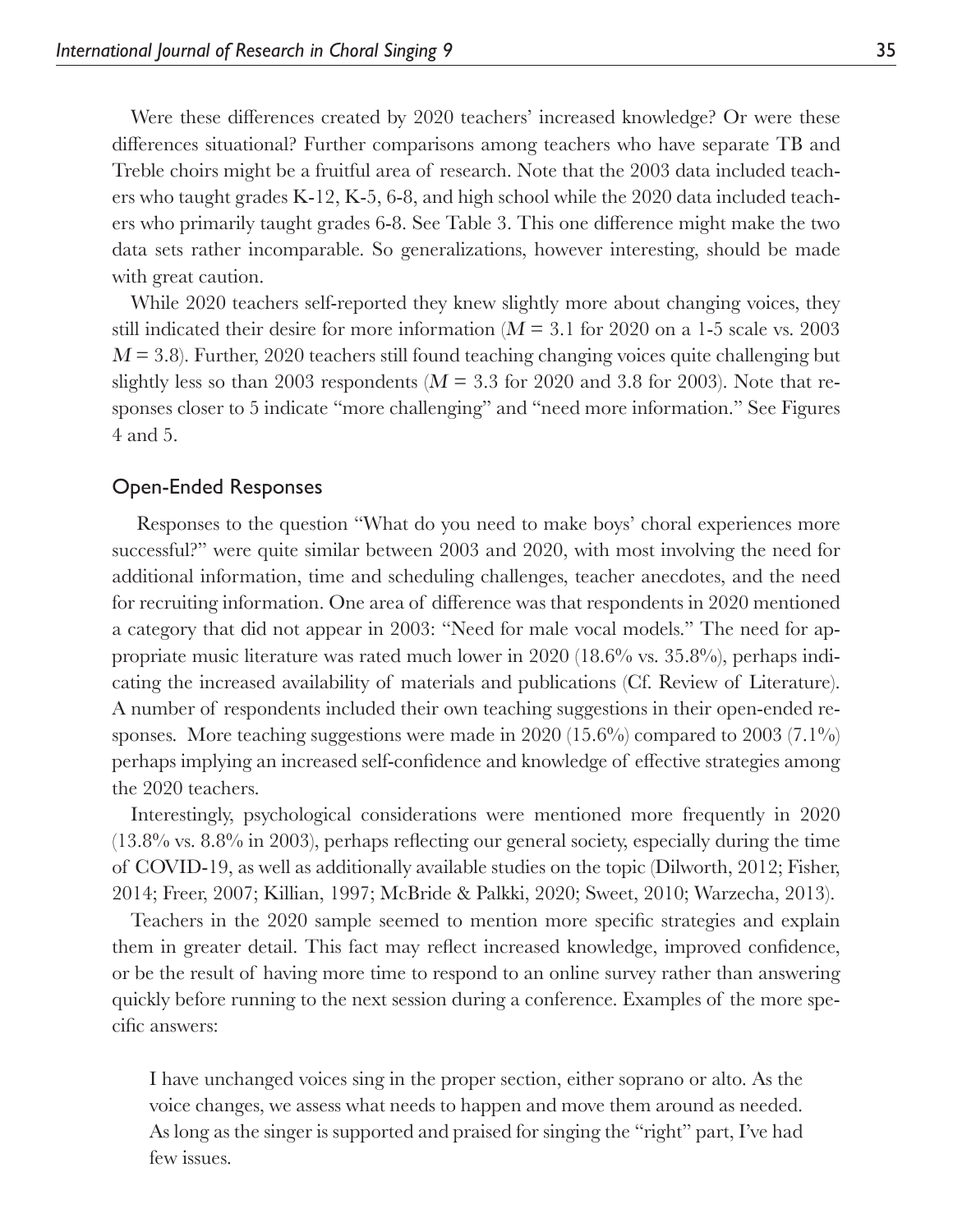I teach them to know where they are in the voice change process (M1, M2, M2A, NB, SB), to not sing below their lowest note, and to use falsetto when needed. Additionally, use transposition of most music to keep songs within the ranges needed.

Teachers in 2020, like their 2003 counterparts, continued to request more information and further repertoire, often using more detail to do so. Representative responses included:

More support from the middle/high school choir teachers in my pyramid area. It would be great if in the spring semester teachers would come and do a "workshop" and Q & A with all the boys and maybe even check their ranges, etc. Just like the band director comes and checks them out on instruments.

I would like a refresher course on how to serve the boys who are going through voice change. Strategies to help them navigate through the time when they can only sing 3 notes would be helpful. I would also like to have separate choirs for middle school boys.

A whole school environment that really supports the efforts of young men who choose to sing, within the classroom as well as across the school. Choir needs to be a place for students who enjoy singing, not just a dumping ground to fill numbers.

Quality choral literature that is sensitive to the male changing voice. Contests that understand it may be necessary to rewrite a vocal part to accommodate the male changing voice.

Quick ways to assess voice ranges Easy principles to know to rewrite voice parts Directives that encourage changed, changing, and unchanged voices to sing comfortably in their natural way. I need more input from an older male singer. What did "it" feel like? How did he feel emotionally? What did he do to keep singing as he went through the voice changes?

Energy, lots of activities and goods pacing, motivated by competition and food.

The more data I gather about their voice in class, the better I teach.

Some teachers seem to believe that falsetto is something students just know how to do. As a male who had a teacher like that, I will tell you that I quit singing for many years because of that attitude. I would leave choir in pain, and it just wasn't worth it. I finally had a teacher (band director, of all things) who had us sing our parts. He encouraged me to sing in whatever range was comfortable, as long as I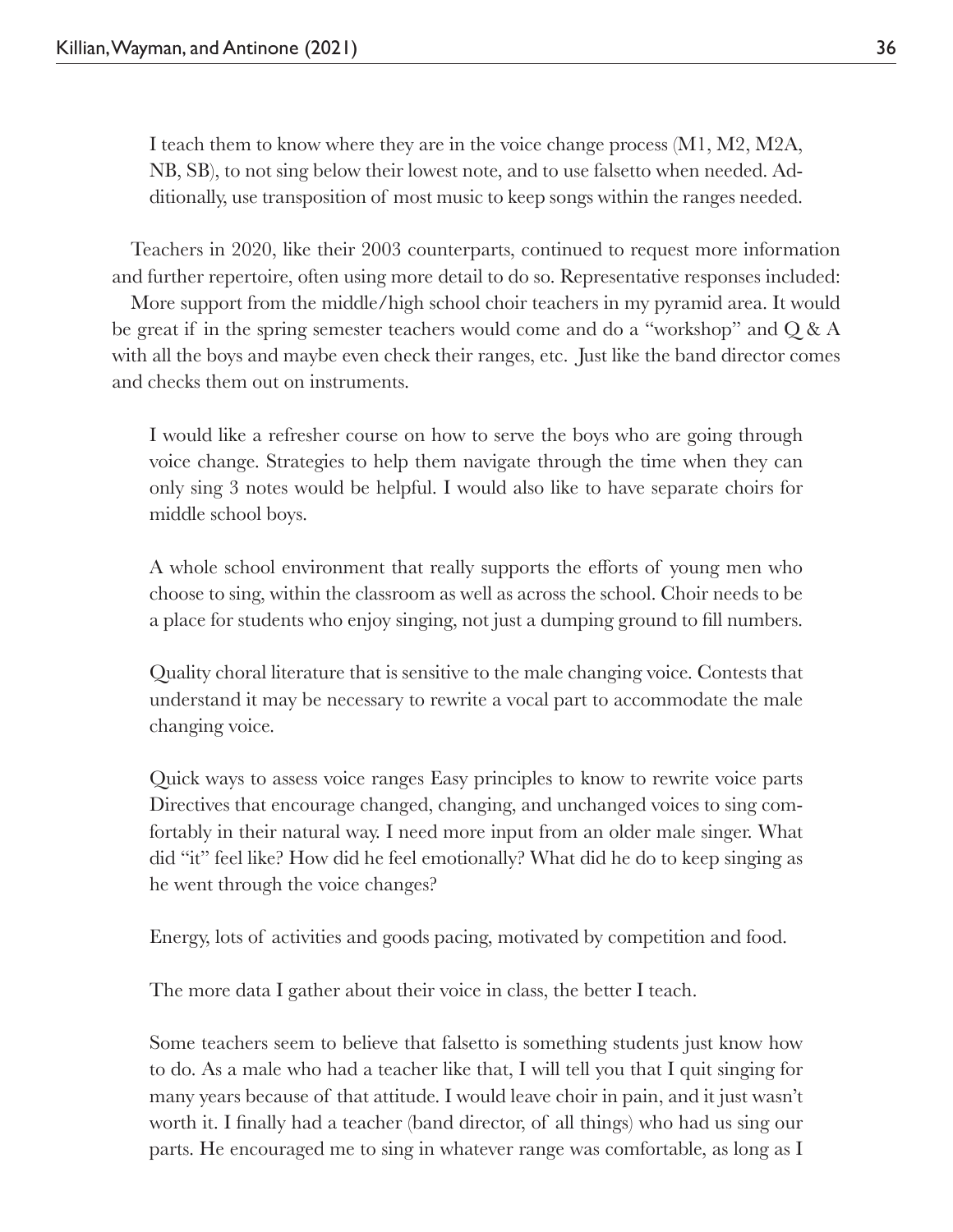could hear the tune. That helped me discover that I, in fact, loved singing as long as I could sing in my register.

Overall, it was inspiring to read of the enthusiasm, the concern, and the thirst for knowledge expressed by the 592 directors (2003 plus 2020) and the care they communicated for the combined 37, 605 male singers they taught. Much research remains to be conducted on this important topic. We would urge presenters at workshops and similar events to use these directors' stated desires for more successful strategies as inspiration for workshop content, as we continue to collect data and disseminate the resulting information to the teachers and students who benefit. The summary of the 2003 study remains most appropriate today:

Further study might address qualitative research regarding individuals working with changing voices, development of quantitative measures of singing achievement among changing voice boys, examination of the correlation between what directors say is the most effective method and what they actually do, exploration of techniques teachers use to determine voice ranges and stages among their choir members, and further exploration of what directors across the nation are actually doing to assist young singers to make music during their voice change. It is hoped that this study will serve as a springboard to many more specific investigations of teaching boys with changing voices and help to identify best practices from among the recommended strategies. (Killian, 2003, p. 9).

#### **References**

- Abrahams, F., & Head, P. D. (Eds.) (2016). Oxford handbook of choral pedagogy. Oxford University Press.
- American Choral Directors Association (n.d.). Chapters and regions. https://acda.org/ about-us/chapters-and-regions/
- Agha, A. (2017). Making your chorus welcoming for transgender singers. Chorus America. https://www.chorusamerica.org/conducting-performing/making-your-choruswelcoming-transgender-singers
- Aguirre, R. (2018). Finding the trans voice: A review of the literature on accommodating transgender singers. Update: Applications of Research in Music Education, 37(1), 36-41. http:// doi: 10.1177/8755123318772561
- Anderson, D. (2017). Warm-ups for changing voices: Building healthy middle school singers. Hal Leonard.
- Ashley, M., & Mecke, A. C. (2013). "Boys are apt to change their voice at about fourteen yeeres of age:" An historical background to the debate about longevity in boy treble singers. Reviews of Research in Human Learning, 1, 1-19. epub2013001. https:// doi:10.6022/journal.rrhlm.2013001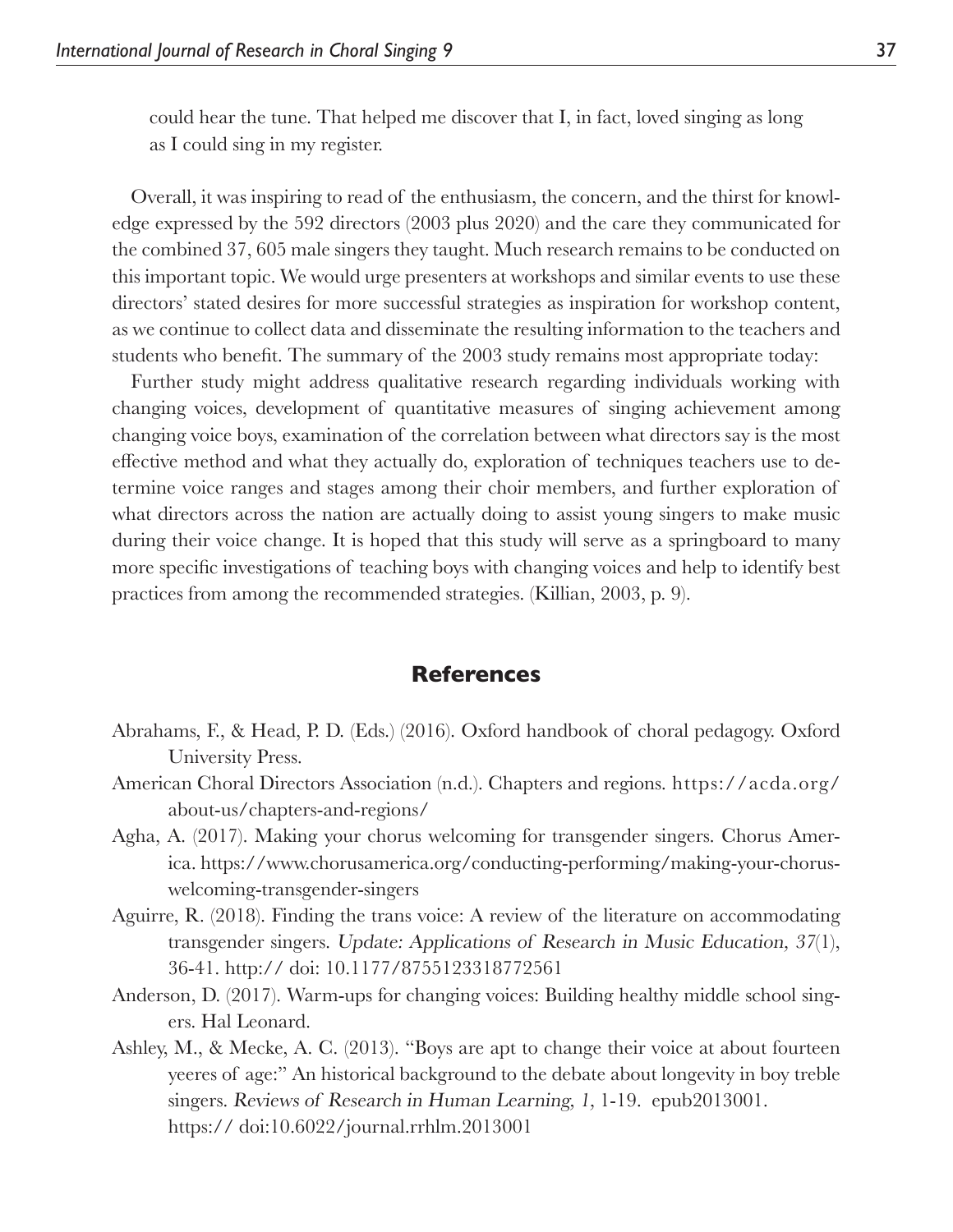- Ashley, M. (2013). The English choral tradition and the secular trend in boys' pubertal timing. International Journal of Research in Choral Singing, 4(2), 4-27.
- Ashley, M. (2010). Technique or testosterone? An empirical report on changes in the longevity of boy singers. Journal of Singing, 67, 137-145.
- Brinson, B. A,. & Demorest, S. M. (2013). Choral music: Methods and materials. (2nd ed.). Cengage Learning.
- Collins, D. L. (1999). Teaching choral music (2nd ed.). Prentice-Hall.
- Cooksey, J. M. (1999). Working with adolescent voices. Concordia.
- Cooksey, J. M. (1977). The development of a continuing, eclectic theory for the training and cultivation of the junior high school male changing voice. Choral Journal, 18 (2, 3, 4, 5), 5-13, 5-16, 5-15, 5-18.
- Crocker, E. (2020). Sound patterns: Sequential sight-reading in the choral classroom. Hal Leonard.
- Crocker, E., & Leavitt, J. (1995). Essential musicianship: A comprehensive choral method. Hal Leonard.
- Dilworth, R. (2012). Working with male adolescent voices in the choral rehearsal: A survey of research-based strategies. Choral Journal, 52(9), 23-33. (Reprinted "Working with male adolescent voices in the choral rehearsal: A survey of research-based strategies." International Choral Bulletin. 2014. http://icb.ifcm.net/working-with-maleadolescent-voices-in-the-choral-rehearsal-a-survey-of-research-based-strategies/)
- Eaton, D., Overstreet-Goode, J., & Schott, S. (2006). SMART: Sightsinging made accessible, readable, teachable. AMC Publications.
- Emerson. R. (2009). Pop warm-ups for guys. Hal Leonard.
- Farnell, L., & Phillips, M. J. (2014). SOS: Simplifying our sight reading: A resource for directors and students of beginning sight readers. Carl Fischer.
- Fisher, R. A. (2010). Effect of ethnicity on the age of onset of the male voice change. Journal of Research in Music Education, 58, 116-130. https:// doi. org/10.1177/0022429410371376
- Fisher, R. A. (2014). The impacts of the voice change, grade level, and experience on the singing self-efficacy of emerging adolescent males. Journal of Research in Music Education, 62, 277-290. https:// doi:10.1177/0022429414544748
- Fisher, R. A. (2020). Research-to-resource: A choral director's abridged guide to the male voice change. Update: Applications of Research in Music Education, 18(2), 5-9. https//doi: 10:1177/8755123319890742. (Reprinted "Music in a minuet: An abridged choral directors guide to the male voice change." NAfME. 2020. https://nafme. org/an-abridged-choral-directors-guide-to-the-male-voice-change/)
- Freer, P. K. (2007). Between research and practice: How choral music loses boys in the middle. Music Educators Journal, 94(2), 28-34. https://doi-org.lib-e2.lib.ttu. edu/10.1177/002743210709400207
- Freer, P. K. (2009). Choral warm-ups for changing adolescent voices. Music Educators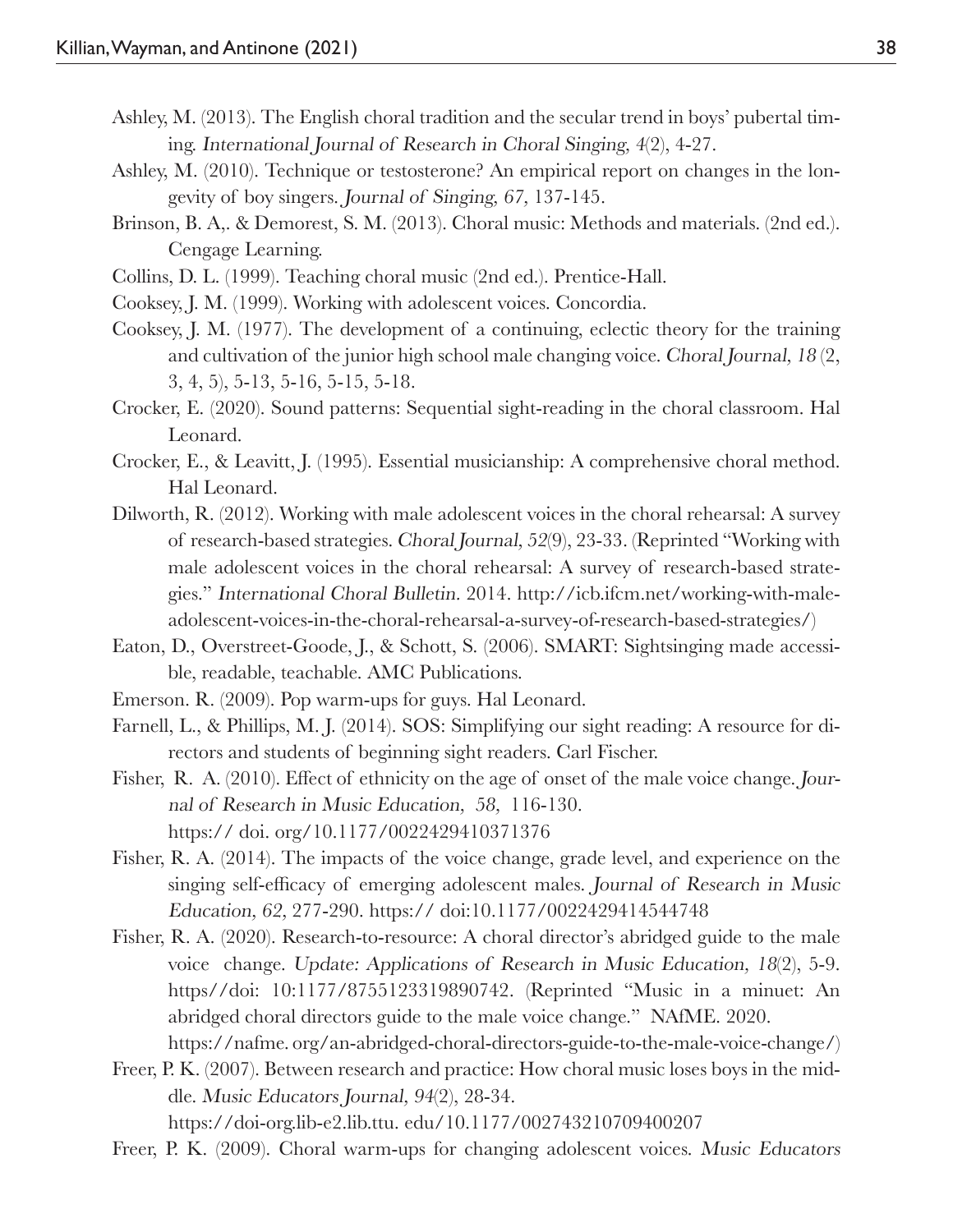Journal, 95(77), 57-62. https://doi: 10.1177/0027432108330209

Freer, P. K. (2018). Research to resource: Initial steps in vocal technique for boys experiencing difficulty with phonation during the adolescent voice change. Update: Applications of Research in Music Education, 37(1), 9-12.

https://doi-org.lib-e2.lib.ttu. edu/10.1177/8755123318779880

- Freer, P. K. (2005). Success for adolescent singers: Unlocking the potential in middle school choirs, [educational DVD]. Choral Excellence.
- Friddle, D. (2005). Changing bodies, changing voices: A brief survey of the literature and methods of working with adolescent changing voices. Choral Journal, 46(6), 2-43, 46-47.
- Killian, J. N. (2003). Choral directors' self-reports of accommodations made for boys' changing voices. Texas Music Education Research, 55-63. https://www.tmea.org/ wp-content/uploads/Research/TexasMusicEducationResearch\_2003.pdf
- Killian, J. N. (1999). A description of vocal maturation among fifth and sixth grade boys. Journal of Research in Music Education, 47, 357-369. https://doi: 10.2307/3345490
- Killian, J. N. (1997). Perceptions of the voice change process: Male adult vs. adolescent musicians and non-musicians. Journal of Research in Music Education, 45, 521-535. https://doi.org/10.2307/3345420
- Killian, J. N., & Kagumba, A. K. (2018, September 14-15). What remains to be investigated? A review of research involving the voice change among adolescent males and females. [Poster presentation]. American Choral Directors Association Symposium on Research in Choral Singing. Evanston, IL, United States.
- Killian, J. N., O'Hern M. & Rann, L. (1998). Essential repertoire for the young choir. Tenor-bass teacher's edition. (E. Crocker, Ed.). Hal Leonard.
- Killian, J. N., & Wayman, J. B. (2010a). A descriptive study of vocal maturation among male adolescent vocalists and instrumentalists. Journal of Research in Music Education, 58, 5-19. https://doi.org/10.1177/0022429409359941
- Killian, J. N., & Wayman, J. B. (2010b). Range is everything: Success with adolescent male voices. Teaching Music, 17(5). 26-29. (Reprinted online, "Navigating the voice change: Voicing." 2010. https://nafme.org/navigating-the-voice-change-voicing/ "Navigating the voice change: Repertoire." 2010. https://nafme.org/navigatingthe-voice- change-repertoire/ and "Bonus Content" 2010. https://nafme.org/ my-classroom/journals-magazines/nafme-periodicals-bonus-content/tm-bonuscontent-february-2010/
- Madsen, C .K., & Madsen, C. (2016). Teaching/discipline: A positive approach for educational development (5th ed.). Contemporary Publishing.
- McBride, N. R. , & Palkki, J. (2020). Big boys don't cry (or sing)…still? A modern exploration of gender, misogyny, and homophobia in college choral methods texts. Music Education Research, 22(2) 1-13. https://doi: 10.1080/14613808.2020.1784862
- Phillips, K. H. (2015). Directing the choral music program. Oxford.